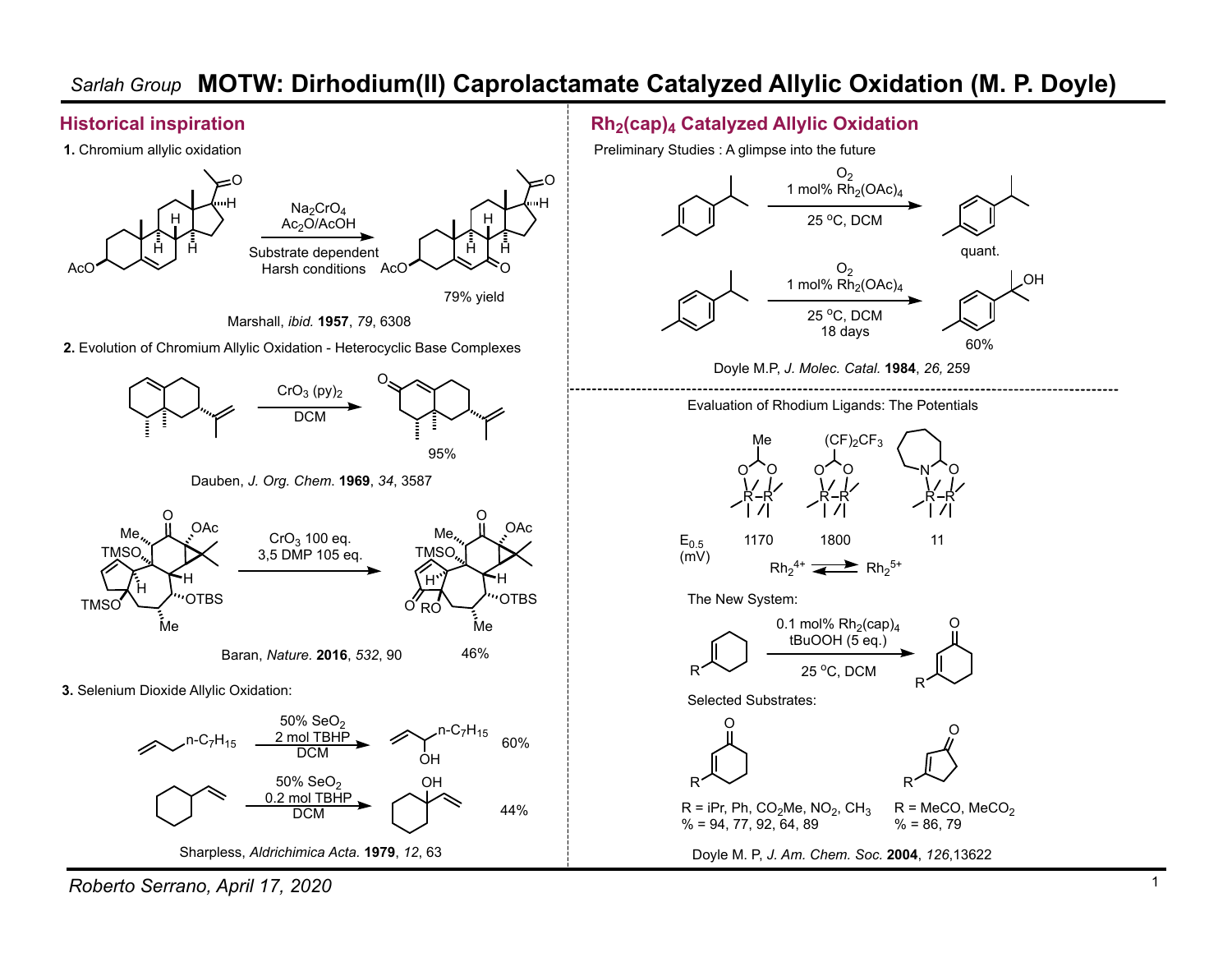## *Sarlah Group* **MOTW: Dirhodium(II) Caprolactamate Catalyzed Allylic Oxidation (M. P. Doyle)**



*Roberto Serrano, April 17, 2020*

R

H

H

O

H

H

O

O

 $\Omega$ 

OH